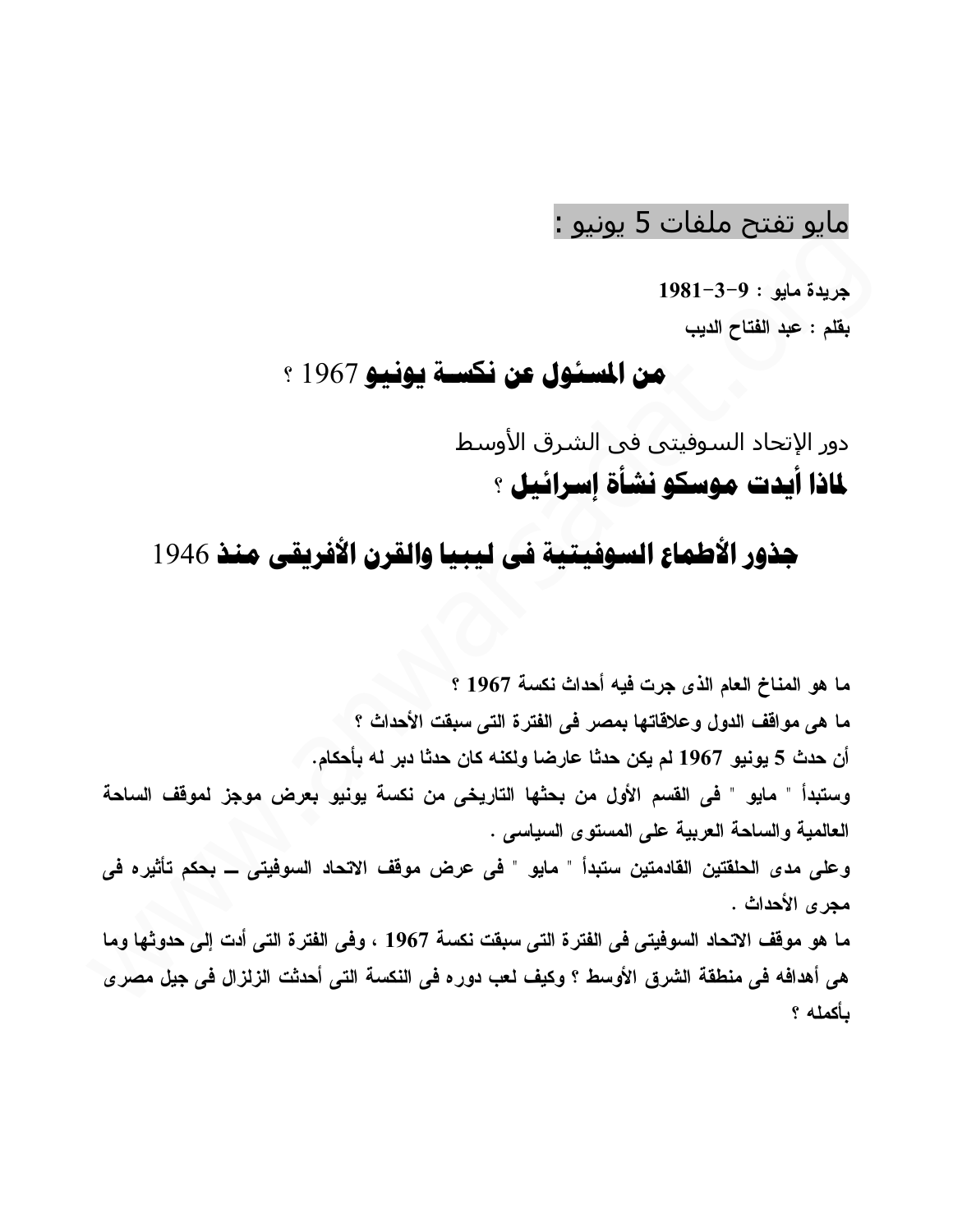لكل دولة كبرى سياسة نكاد نكون ثابتة نتفق ومصالحها . والانحاد السوفيتي كدولة كبرى له أطماعه في الشرق الأوسط ، وفق سياسة ثابتة قديمة ، ولا بد أن نعود إلى الوراء قليلا قبل أن نصل إلى دور الاتحـــاد السوفيتي في نكسة يونيو عام 1967 .

في مؤتمر باريس لوزراء خارجية دول العالم في ربيع عام 1946..

طالب الاتحاد السوفيتي بأن تكون له السيادة على المستعمرات الإيطالية "ليبيا" . كما طالب بأن يحل محـــل إيطاليا في مينا " مصوع " في إريتريا وجزر " الدودكينز " في البحر الأبيض المتوسط .

وطالب الاتحاد السوفيتي أيضا بأن نكون له السيطرة على شمال إيران بالإضافة إلـــي مضــــابق البســـفور و الدر دنيل .

كان وزير خارجية الاتحاد السوفيتي يتكلم بثقة وقوة : أن الاتحاد السوفيتي خرج من الحرب العالمية الثانية كقوة عظمى تتقاسم مناطق السيادة والنفوذ في العالم .

ولكن بريطانيا نصدت بقوة لمطامع الانحاد السوفيتي .ز ووقفت بجانبها بقية دول الغرب وأكثر مـــن ذلـــك أدى ظهور الأطماع السوفيتية إلى نحالف كل من إيران ونركيا واليونان مع الغرب عقب أنتهـــاء مـــؤتمر باريس مباشرة .

ولعل ما حدث في مؤتمر باريس عام 1946 يفسر لنا أن وجود الاتحاد السوفيتي الحالي في ليبيـــا والقـــرن الأفريقي كان أمر ا مخططا له منذ عام 1946 .. وظل الاتحاد السوفيتي مثابر ا على نتفيذ أهدافـــه محــــاو لا تحقيقها في السبعينات .

بعد فشل الاتحاد السوفيتي في تحقيق مطامعه عام 1946 .. لم يحاول أن يؤدي دورا هاما أو إيجابيـــا فـــي الشُّئون العربية خلال معظم السنوات العشر النالية للحرب العالمية الثانية .

استثناء واحد ولكنه هام حدث خلال هذه السنوات العشر وهو : النأييد السوفيتي القـــوى لنقســـيم فلســـطين وإنشاء دولة إسرائيل ما بين عامي 1947 و 1948 .

والناريخ هنا يطرح سؤالا للإجابة عليه :

ــــ مـا هو سر انتقال موسكو المفاجئ من العداء الشيوعي النقليدي للصهيونية إلى التأبيد الكامل لهــــا خـــــلال مرحلة النشأة والنكوين على أرض فلسطين ؟ ولماذا أعترفت موسكو باسرائيل بمجــــرد إعلانهــــا كدولــــة ؟ ولماذا سهلت ندفق شحنات الأسلحة من تشيكو سلوفاكيا إلى فلسطين للدفاع عن دولة إسرائيل عقب الهدنسة الأولى من حرب عام 1948 ؟

ــــ بـحلول عام 1947 وضـح للقادة السوفييت أن يهود فلسطين هم القوة الوحيدة المعادية للقوات البريطانيـــة في فلسطين . وكان السوفيت قد نادوا خلال مؤتمر شعوب الشرق الذي عقد في مدينة باكو بضرورة تحرر الشعوب الواقعة تحت نير الاستعمار وأعربوا عن احتجاجهم علـــي اســـتحواذ " بريطانيـــاالعظمى " علـــي الأنتداب في فلسطين . ومعنى هذا أن مصلحة التخطيط السوفيتي القديم النقت في هذه الفتـــرة مــــع موقـــف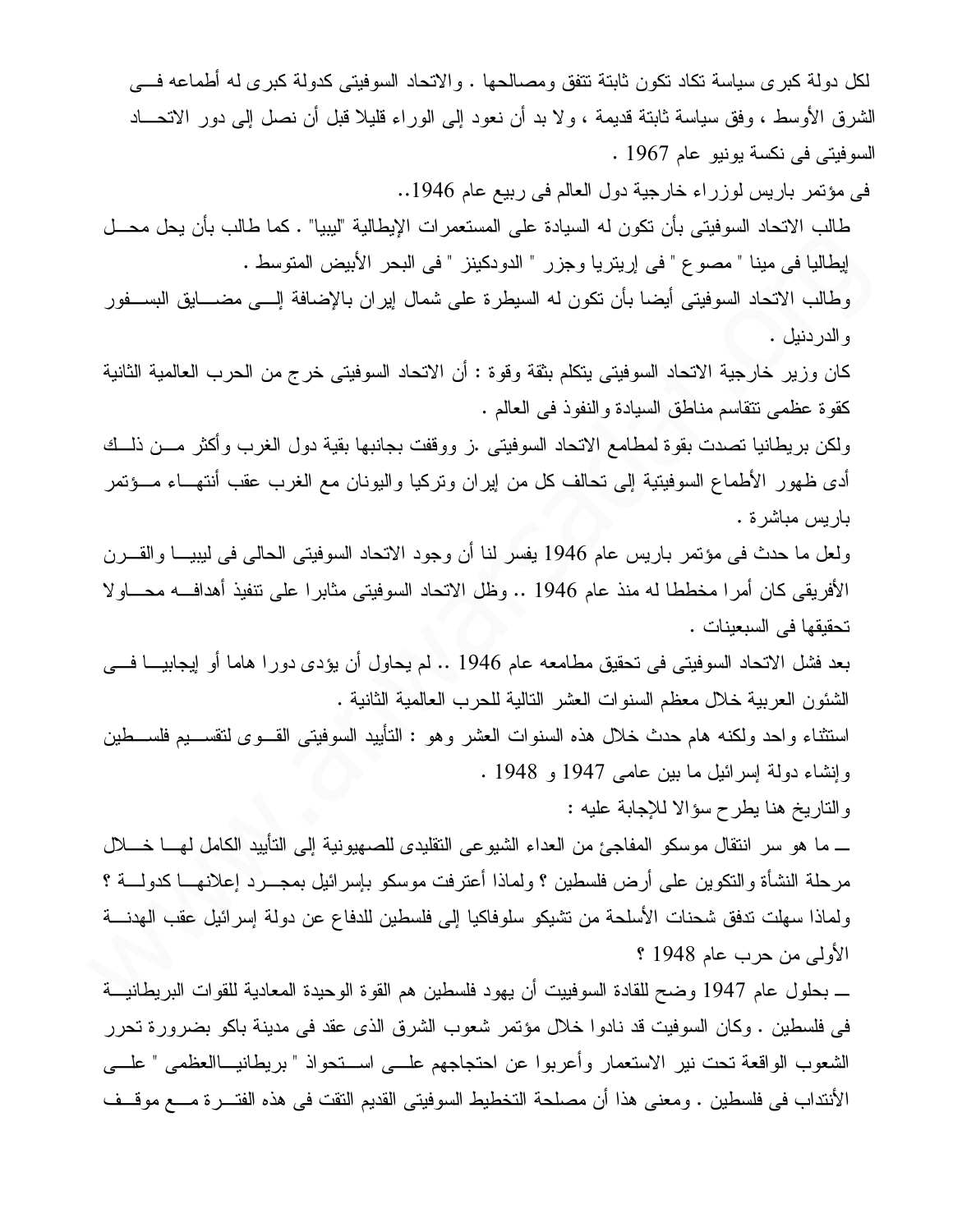اليهود في فلسطين بالنسبة للعداء لبريطانيا . وعندما كانت بريطانيا على وشك الانسحاب مـــن فلســـطين .. ظهر أن نقسيم فلسطين \_ من وجهة النظر السياسة السوفيتية هو الأفضل . وذلـــك لمنــــع نتفيـــذ مشـــــرو ع الوصابة على فلسطين بمعرفة الأمم المتحدة ، وهو المشروع الذي كان بلا شك ســـبنفذ بواســـطة القـــوات العسكر بة للدول الغربية .

- و في هذه الظر و ف وقف أندر به جر ومبكو ً في الجمعية العامة للأمم المتحدة في 13 مـــابو 1947 .. وبدون أن يذكر كلمة الصهيونية . . أتخذ موقفا جديدا تماما للاتحاد السوفيتي .
- أعلن تأييد الاتحاد السوفيتي لحق الشعب اليهودي في تحقيق أهداف نضاله من أجــل إنشـــاء دولــــة خاصة به في فلسطين .. بدعوى أنه البلد " الذي لهم فيه ـــ مثلما للعرب ـــ جذور تاريخية .
- وأثناء مناقشة مجلس الأمن مسألة قبول إسرائيل في الأمم المتحدة في 4 مارس 1949 قال " جاكوب ماليك " مندوب الاتحاد السوفيتي أنه يقترح قبول إسر ائيل عضوا في الأمم المتحدة " لأنها دولــــة محبــــة للسلام " وقال عن مشكلة اللاجئين العرب \_ التي كانت محتدمة أنذاك \_ " أن مسئولية وضعهم المحزن نقع على عانق هؤلاء الذين حرضوا على الحرب بين العرب واليهود " .
- من هنا كان تأييد الاتحاد السوفيتي الكامل لإسرائيل في دور تكوينها ونشأتها أملا فـــي اســـتمر ار معاداتها لانجلترا بعد استقلالها .. إذ كانت بريطانيا منذ الثورة البلشفية عام 1917 تتزعم الدول الغربية في مناهضتها لروسيا البلشفية .

وسر عان ما سحب الاتحاد السوفيتي ذلك التأييد المطلق ليلقي به إلى الجانب الآخـــر ـــ جانـــب العـــر ب ـــ عندما وضح له مدى الارتباط المصيرى بين إسرائيل والدول الغربية . وعندما تبين لســـنالين أن إســـرائيل ليست شيوعية على الإطلاق وغير مستعدة لأن ندور في فلك الشيوعية السوفيتية . وهذا على عكس الـــدول العربية التي تتوافر فيها كل الظروف لتحقيق أهداف السوفييت بعد أن تركت الحرب العالمية الثانية فراغـــا سياسيا وعسكريا في منطقة الشرق الأوسط .

وهكذا بدأ الروس بلعبون بالورقة العربية ۖ استغلوا دعايتهم المضادة للاستعمار وخلو سماء الشرق الأوســط من النجم السوفيتي الأحمر لسنوات طويلة .. مما ظنوا معه أن الأمر يكفي لأبعاد أية شبهة استعمارية عنهم

وفي 25 مايو 1950 اشتركت الولايات المتحدة مع بريطانيا وفرنسا في إصدار مـــا يعـــرف ، بالتصــــريح الثلاثي . الذي يلزم الدول الثلاث بمعارضة استخدام القوة بين دول منطقـــة الشــــرق الأوســــط وإلا نقـــدم لإسرائيل أو الدول العربية سوى الأسلحة اللازمة للدفاع المشروع عن النفس . وبذلك فرضت الدول الثلاث نوعا من الوصابة على المنطقة .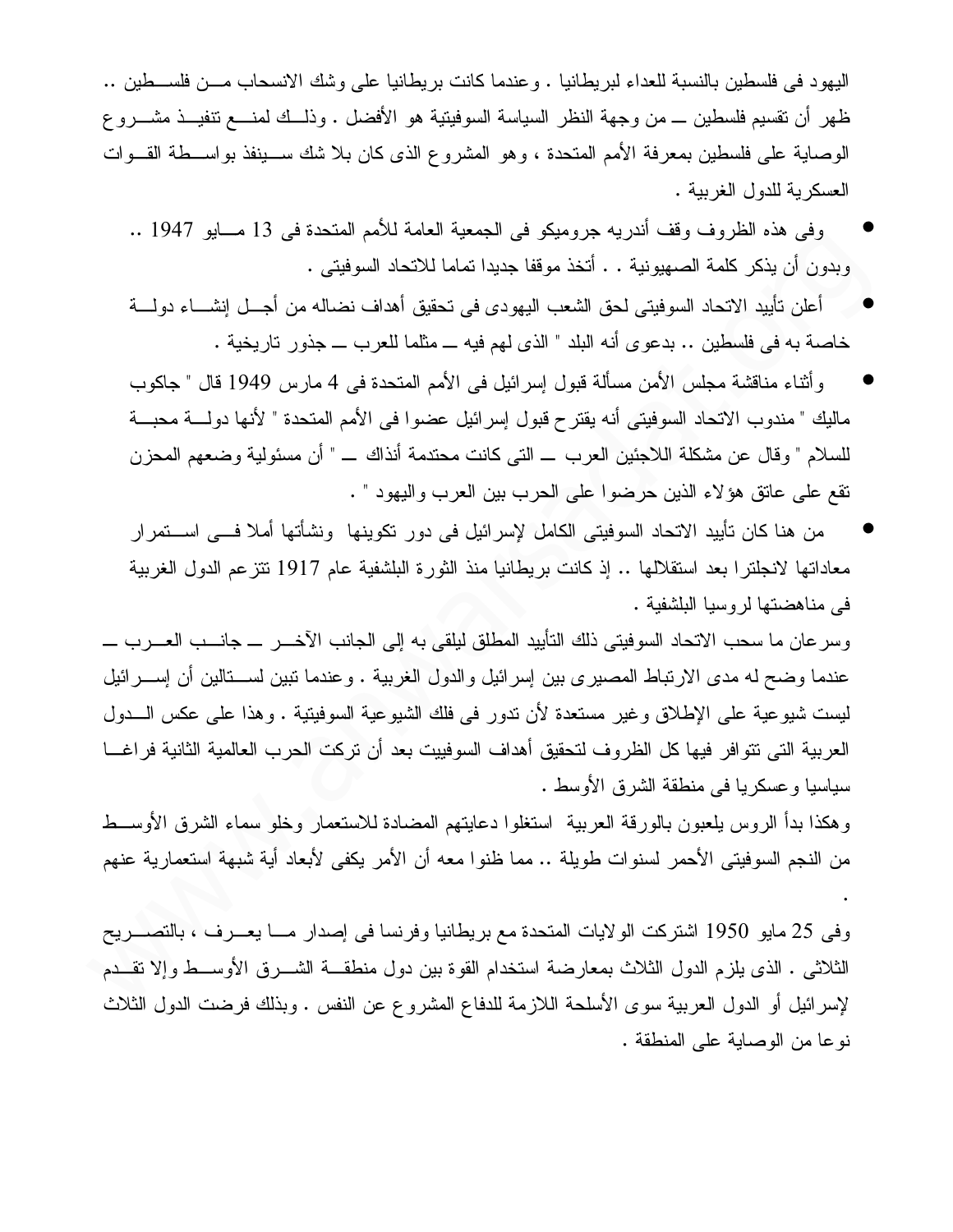وأحدث هذا النصريح في بعض الدول العربية أثارًا مختلفة منها : نمو العداوة للغرب وبالنالي نقارب مـــع الاتحاد السوفيتي الذي كان الغرب يسعى جاهدا لأبعاده عن المنطقة ونترعمت مصـــــر ــــ بصــــفتها زعيمــــة الجامعة العربية \_ معارضة التصريح الثلاثي .

وقامت ثورة يوليو 1952 وأطاحت بالنظام القديم وشكلت حكومة جديدة . ومع ذلك وقفت موسكو منتثســككة من الثورة لأنه ربما نؤثر هذه الحكومة الجديدة سياسة المهادنة مع بريطانيا ووريثها الجديد ـــ الولايـــات المتحدة الأمريكية ـــ لضمان تحييد القوات البريطانية المر ابطة في قناة السويس وعدم تدخلها لصالح النظام الملكي السابق .

ولكن الموقف تغير تماما خلال نصف عام .. وكان السبب حلف بغداد الذي تم توقيعه في 24 فبراير عـــام 1955 من العراق وباكستان ونركبا والذي كان يستهدف إي أقامة حزام دفاعي في الشرق الأوسط يـــرنبط بالحزام الشمالي لأحكام النطاق الدفاعي حول الاتحاد السوفيتي .

أن تكوين حلف بغداد أوجد مجموعة من المصالح بين مصر والاتحاد السوفيتي وهو ما لم يكن موجودا من قبل . وفتح الطريق أمام الاتحاد السوفيتي في دول الشرق الأوسط العربية . بدأ حلف بغداد ــــ فـــي تقـــدير الاتحاد السوفيتي \_ أنتصار ا رأسماليا معاديا يربط منظمة حلف شمال الأطلنطي بمنظمة حلف جنوب شرقي أسيا في تنظيم متكامل يرمي إلى أحكام قبضة الولايات المتحدة وإنجلترا على سلاسل الحصـــار المعـــادي حول حدود الاتحاد السوفيتي .

كانت موسكو غاضبة . وغضبها لم تعره الحكومات الغربية اهتماما .. ولكن تأثير حلف بغداد على العـــالم العربي كانت له نتائج تعذر التتبؤ بها بنفس الدرجة من الوضوح . ومن أهم هذه النتائج خروج مصر مـــن نطاق المحلية المصرية إلى نطاق القومية العربية بأبعادها وصراعاتها : فقد أتخذ العرب من جمـــال عبـــد الناصر زعيما للقومية العربية المعادية للغرب .. لمعارضته الشديدة لسياسة الأحـــلاف .ز وأتهـــم العـــرب العراق الذي وقع على حلف بغداد بخيانة القضية العربية وبالبحث عن زعامة نتافس بها زعامة القاهرة . ومنذ هذا التاريخ أصبح جمال عبد الناصر يشترك مع الاتحاد السوفيتي في مجموعة مـــن الأهـــداف منهـــا الحيلولة دون اشتراك دول العربية أخرى في حلف بغداد وذلك من أجل عزل العراق ـــ كزعيمة مجموعـــة الدول العربية الموالية للغرب ـــ ولتصفية ما نبقى من الوجود العسكري الغربي في العالم العربي .

وكما أعطي الغرب الدافع السياسي للنقارب بين القاهرة وموسكو أعطت الأحداث دافعا أقوى : ففــي هــذه الفترة من التاريخ وبالتحديد في 28 فبراير 1955 حدث الاعتداء الإسرائيلي على غـــزة .. وكـــان هدفـــه الضغط المادي على مصر للانضمام إلى حلف بغداد الذي تم توقيعه في 24 فبر اير 1955 . ولعل الوثــائق التاريخية في المستقبل تكشف لنا عن علاقة وثيقة بين التاريخين إذ يتعذر القول الآن بأن العدوان الإسرائيلي على غزة بعد أربعة أيام من نوقيع العراق على اتفاقية حلف بغداد كان مجرد مصادفة ولكن هذا الحسادث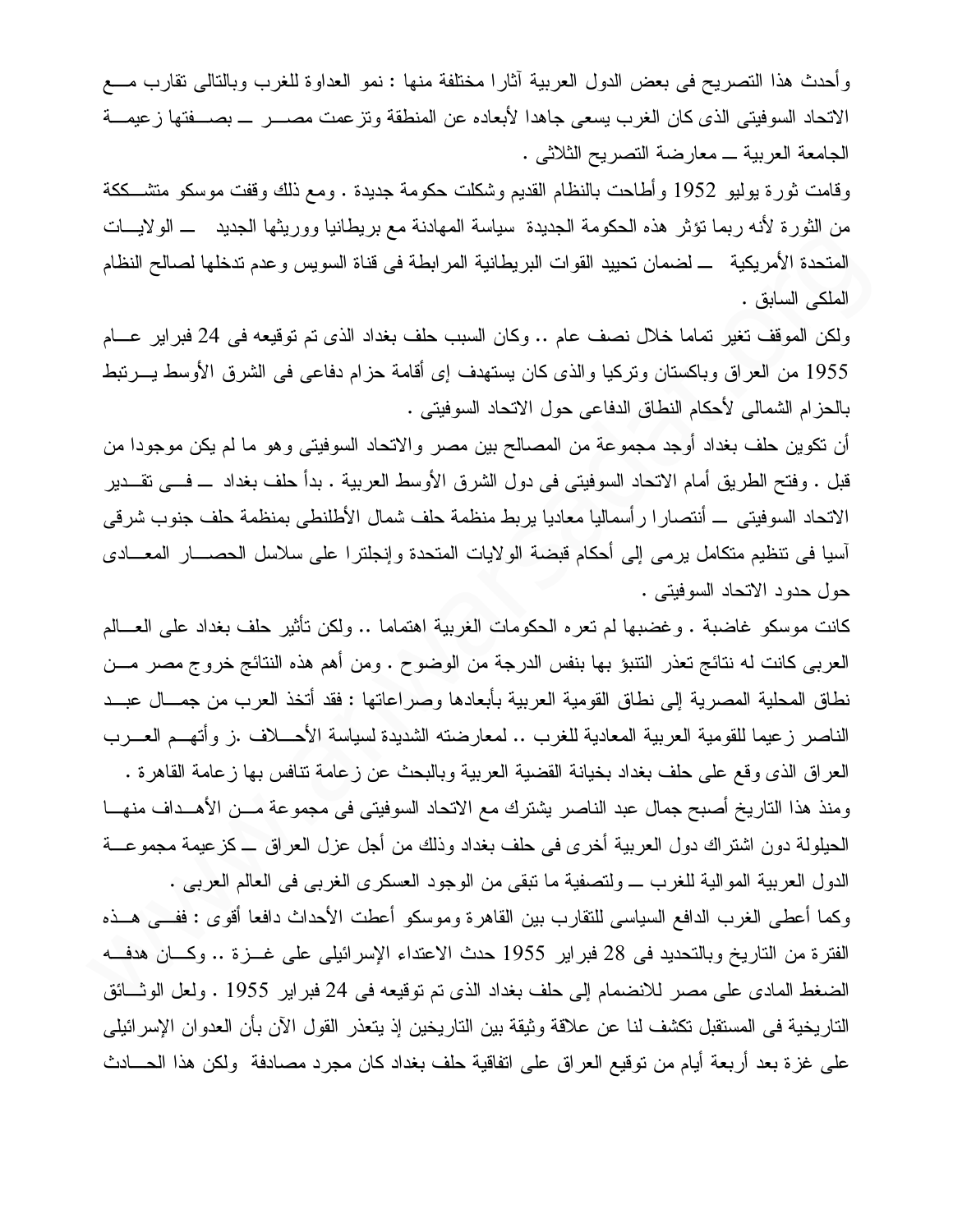أتي بعكس نتائجه : فقد أتاح للاتحاد السوفيتي فرصة الانفتاح على العالم العربي من خلال تســـليح مصــــر لمواجهة الموقف الذي قاده الغرب لاحكام الحصار حول الاتحاد السوفيتي .

ويمكن القول بأن الاتحاد السوفيتي كان يرى في أمداد مصر بالسلاح هو عمل تجارى قد يؤدى إلى تقويض حلف بغداد كما قد يغري بعض الدول العربية الأخرى على مناهضة هذا الحلف .. ومن ناحية أخرى يمكن القول بأن الاتحاد السوفيتي قبل عام 1956 لم يكن يرى في جمال عبد الناصر أحد دعاة الاشتراكية ـــ قولا أو نطبيقا ـــ لم يكن ز عماء الكرملين برون فيه حليفا . ولكن السنة التبي أعقبت إعلان جمال عبد الناصــــر عن صفقة الأسلحة التشيكية في سبتمبر 1955 كانت سنة حاسمة في نطور السياسة السوفيتية في مصر : أعلن جمال عبد الناصر عن صفقة الأسلحة التشبكية في 27 سبتمبر عام 1955 .. وفي 28 أكتوبر حـــدث الاعتداء الإسرائيلي على الكونتلة .. وفي 2 نوفمبر من نفس العام حدث اعتداء إسرائيلي على الصـــبحة .. لم نترك إسرائيل هذه الفرصة تمر .. وصدى السخط ضد الصفقة المصرية التشبكية بملأ العالم الغربي .ز دون أجراء اختبارات القوى اللازمة لكشف مدى تأثير هذه الصفقة على ميـــزان القـــوى فـــى المنطقـــة ، ولأضعاف الشعور القومي العربي .

ومرة أخرى فتح هذان الاعتداءان الإسرائيليان أبوابا عريضة أمام الاتحاد السوفيتي للعمل في منطقة الشرق الأوسط .. في مجالات النعاون الاقتصادي والثقافي والدبلوماسي بين مصر والانحاد السوفيتي بعد صــــبف عام 1955 : أعترفت مصر بالصين الشعبية ، وتحرك الاتحاد السوفيتي بطريقة علنية في الأمـــم المتحـــدة لتأييد الجانب العربي في الصراع العربي الإسرائيلي . وبعد ذلك تلاحقت الأحداث بسرعة هائلة على مسرح الشرق الأوسط :

ردت الولايات المتحدة على التغييرات المتصاعدة للتعاون المصرى السوفيتي ، وعلى حملة جمــال لنقويض أركان حلف بغداد بسحب عرضها لنمويل السد العالمي .. ورد جمال عبد الناصر بنأميم شــــركة قناة السويس .. وكان الرد من الجهة الأخرى العدوان الثلاثي على مصر في خريف عام 1956 .

ما هو موقف الاتحاد السوفيتي في العدوان الثلاثي على مصر ؟

- تتلخص السياسة السوفيتية في هذه الفترة في تشجيع الرئيس جمال عبد الناصر وتأييد خطواته ، وفي تحذير البريطانيين والفرنسيين من استخدام القوة لفرض نفوذهم . ولكن السياسة السوفيتية فشطت في أتخاذ أية مبادر ة إيجابية لتجنب التدخل العسكر ي الذي حدث في أو اخر أكتوبر 1956 .
- وأصدرت موسكو عقب العدوان على مصر 1956 إنذار ا تضمن تهديدات غير محددة منها " احتمال " استخدام الصواريخ ضد بريطانيا وفرنسا ، ومما يثير الانتباه أن الإنذار السوفيتي صدر يوم 5 نوفمبر 1956 أي بعد أسبوع كامل من بدء العدوان على مصر وبعد أن وضع الاتحـــاد الســـوفيتـي الموقـــف الأمريكي غير المؤيد للعدوان والموقف الدولي الذي شجب هذا العدوان بشدة .